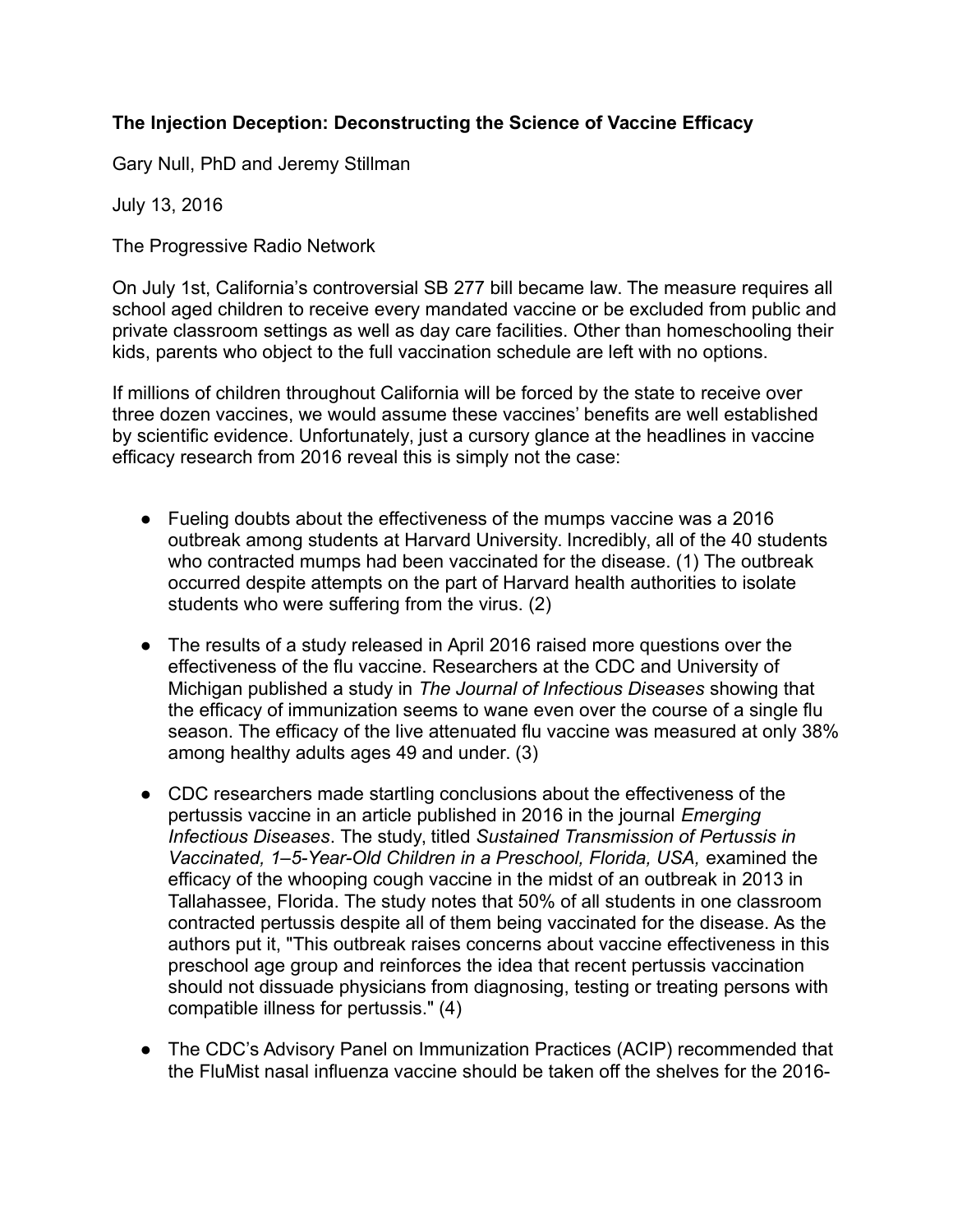2017 flu season, noting the vaccine's protection rate last year was a dismal 3 percent, which means that no protective benefit could be gauged. (5)

It's no surprise then that the passage of SB 277 and similar bills appearing around the country has sparked serious concern among parents. In light of this public outcry, we thought it prudent to review the independent science on the subject of vaccine efficacy. The results of our investigation are sobering.

#### **Measuring Vaccine Efficacy: Junk Science at its Worst**

Every flu season, millions of Americans visit their physician's office or local pharmacy to receive a flu shot. he same vaccine will be injected into a 14 pound infant, teenage athletes weighing 200 pounds, and frail, immune-compromised elderly patients. Regardless of age, weight, medical history, previous compromised immune system and other serious health factors, the same chemical cocktail is administered. We are told to accept this one-size-fits-all approach because it predictably produces a number of protective antibodies that will ward off a flu infection.

Once the flu season concludes, vaccinated persons who made it through the season without contracting the virus are categorized by our health officials as having been successfully immunized. And these statistics then stand as scientific proof of the vaccine's efficacy. Meanwhile, very little if any attention is given to numerous other factors that have been shown to influence immunity, including, quality of diet, additional nutrient profile, vitamin A, C and D status, exercise, stress management, exposure to environmental toxins, sleep patterns and biochemical and genetic disposition.

A person who chooses to be vaccinated and follows a healthy lifestyle by eating a balanced wholesome diet, minimizing environmental toxins, engaging in regular exercise and practicing de-stress techniques is far less likely to fall sick. It is therefore impossible to make scientifically accurate claims that vaccines are sole protective interventions for warding off infectious dieseases. On the other hand, an unvaccinated individual who eats the standard American diet, suffers from multiple nutrient deficiencies, and leads a sedentary, high-stress lifestyle, has a higher risk of developing a significantly compromised immune system condition. If such a person comes down with an illness, how can it be blamed on the absence of a vaccine and not an unhealthy lifestyle?

When assessing the impact of vaccines, removing the body's many other biomolecular principles and functions from the equation is completely unscientific, The claim that a vaccine can prevent disease without looking at many other critical health factors in a person's life is contrary to a scientific gold standard for assessing health and illness. It is no different than if a person took vitamin C and subsequently didn't come down with a cold, that it was exclusively the vitamin C intake that deserves all the credit also being unscientific.

There is very strong evidence suggesting that all clinical trials carried out by vaccine manufacturers fall short of demonstrating vaccine efficacy accurately. And when they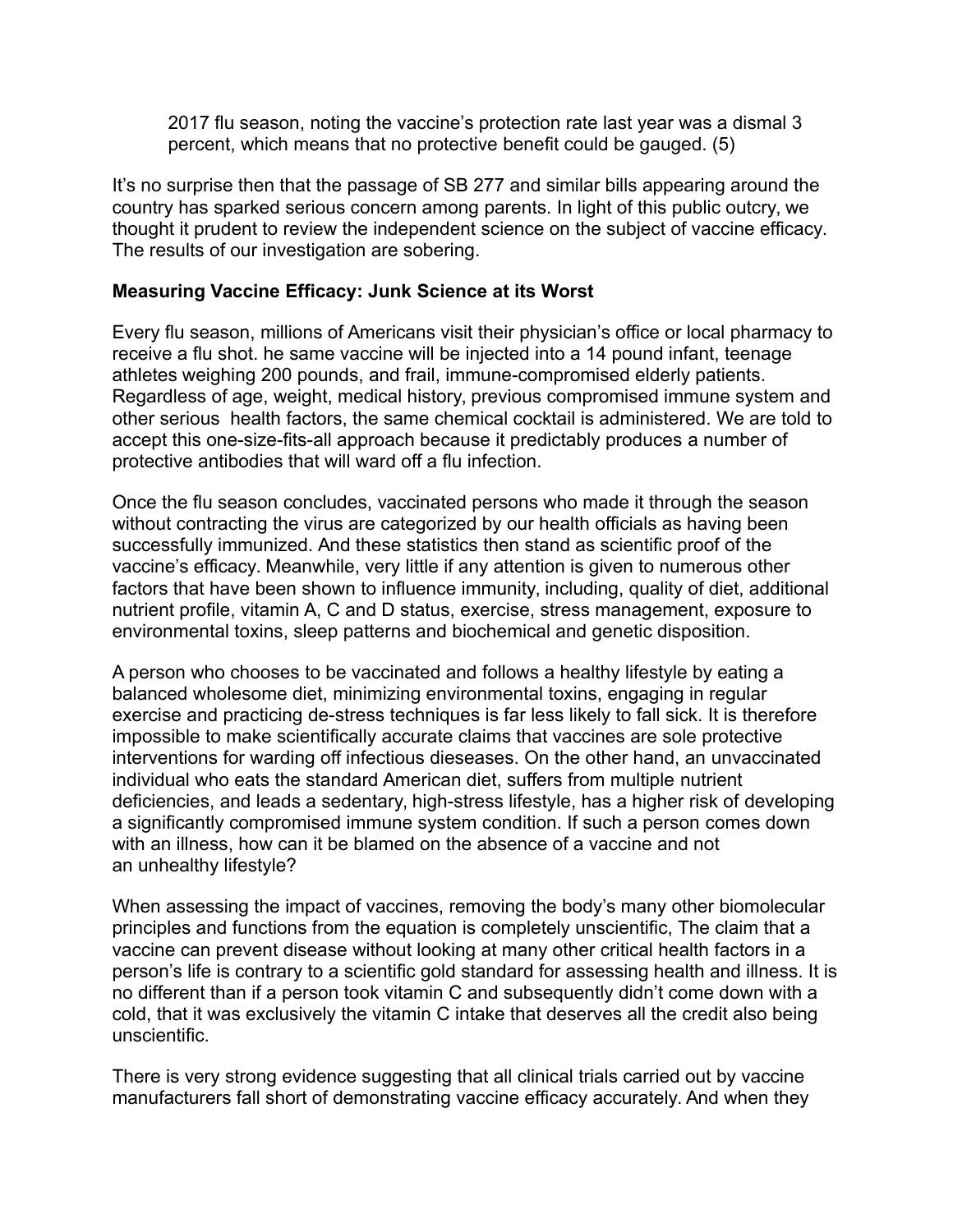are shown to be efficacious, it is frequently in the short term and offer only partial protection. According to an article in the peer-reviewed The Journal of Infectious Diseases, the only way to evaluate vaccines is to scrutinize the epidemiological data obtained from real-life conditions. In other words, researchers simply cannot -- or will not -- adequately test a vaccine's effectiveness and immunogenicity prior to its release onto an unsuspecting public. (6)

Based upon our research a study has yet to be undertaken that evaluates the long-term progress of both fully vaccinated and unvaccinated children of comparable biochemistries, ages, and lifestyles. Since immunity hinges on more than vaccination status, it stands to reason that the only way to make a fair determination about the effectiveness of the current vaccine schedule would be to carry out such an analysis using gold standard scientific methodology and protocol. Why has this never been done?

To understand this unanswered question we must look back at vaccinology's history and the scientific evidence that would implicate our national vaccine campaign as a dangerous and deceptive experiment upon the public.

#### **The Polio Vaccine Nightmare**

Almost everyone now believes that vaccines were responsible for the eradication of certain major epidemics in the US and around the world. However, this belief is largely propaganda overcoming fact. The story of Jonas Salk's polio vaccine is an example of how some vaccines not only fail to save lives but actually infect the patients with the very disease they are supposed to protect against.

The polio vaccine is recognized as the fastest approved drug in FDA history. In 1955, it only took two hours of review before its approval, licensure to be quickly released to the public. Owing to the fact that no significant research could ever have been carried out on the vaccine in such a short span of time, the vaccine was quickly administered without proper federal review. Known as the Cutter Incident, after the vaccine's manufacturer Cutter Laboratories, within days of vaccination, 40,000 children became infected with polio, 200 with severe paralysis and ten deaths. Shortly thereafter the vaccine was quickly withdrawn from circulation and abandoned. (7)

The CDC's website still promulgates a blatant untruth that the Salk vaccine was a miracle in public health policy. To the contrary, officials at the National Institutes of Health were convinced that the vaccine was contributing to a rise in polio and paralysis cases in the 1950s. In 1957 Edward McBean documented in his book The Poisoned Needle that government officials stated the vaccine was "worthless as a preventive and dangerous to take." (8)

Some US states, such as Idaho where several people died after receiving the Salk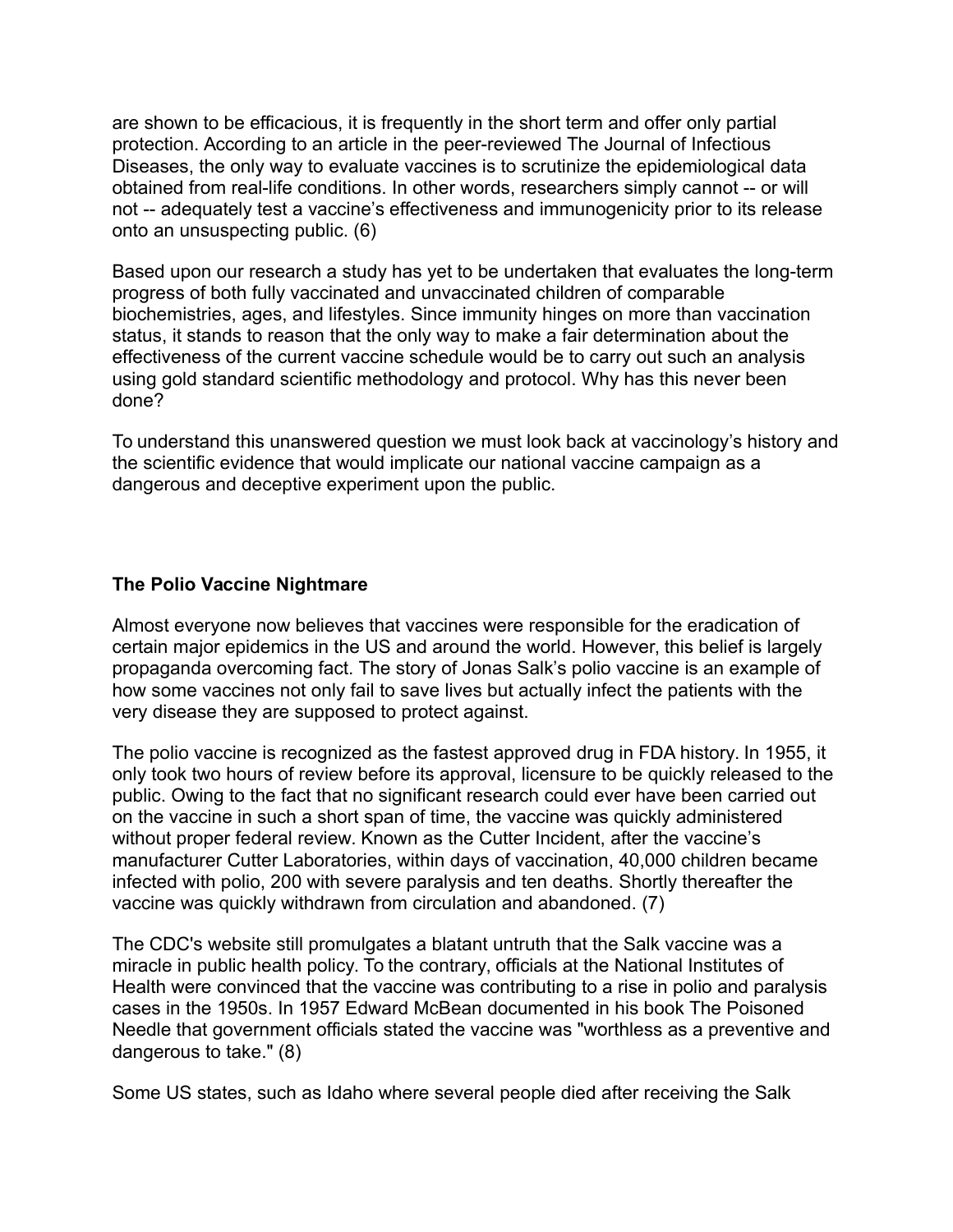vaccine, wanted to hold the vaccine makers legally liable. Dr. Salk himself testified in 1976 that his live virus vaccine, which continued to be distributed in the US until 2000, was the "principal if not sole cause" of all polio cases in the US since 1961. However, after much lobbying and political leveraging, the pharmaceutical industry pressured the US Public Health Service to proclaim the vaccine safe. (9)

Although this occurred in the 1950s, this same private industry game plan to coerce and through the use of lobbyists, consultants, current and former government employees, to influence government health agencies to do their bidding. Today, US authorities proudly claim the US is polio-free. Medical authorities and the advocates of mass vaccination rely upon the polio vaccine as an example of a vaccine that eradicated a virus and as proof of the unfounded "herd immune theory". Dr. Suzanne Humphries, a board certified nephrologist who has spent more than 10,000 hours researching the safety and efficacy of vaccines has documented thoroughly that polio's disappearance was actually a game of smoke and mirrors. In her research, she has shown how the alleged eradication of polio coincided with the rise of "new" and strikingly similar ailments which have been classified as variations of a condition known as Acute Flaccid Paralysis. (10) Thanks to Dr. Humphries detailed study of the data, it's not difficult to connect the dots and see that the reported decline in cases of polio over the years has more to do with calling the disease by different names rather than eradicating it.

Another layer of treachery in the history of the polio vaccine is the story of Dr. Maurice Hilleman, a pioneer in the field of vaccine research at Merck in the 1950s who developed over 40 vaccines, including 5 of the 14 immunizations routinely given to children and adults today. He is considered the father of American vaccinology. In a candid interview, Dr. Hilleman explained that monkey DNA was used in some of the vaccines he developed, and it was impossible to screen out all the viruses carried by the monkeys. He discovered that the new Sabin polio vaccine contained Simian Virus 40 (SV40), a DNA virus shown to be carcinogenic. During vaccine trials in hamsters, SV40 was shown to cause tumors. Hilleman said, "we knew it was in our seed stock from making vaccines...it was good science at the time because that was what you did. You didn't worry about these wild viruses." (11) The precise number of Americans exposed to vaccines contaminated with SV40 remains unknown, but estimates are as high as 100 million. As of 2001, Neil Miller, a vaccine research journalist, counted 62 peer-reviewed studies confirming the presence of SV40 in a variety of human tissues and different carcinomas. (12)

# **The Decline of Epidemic Diseases: Getting to the Truth**

What has contributed historically to the decline of scourges like smallpox, polio, tetanus, measles, and diphtheria? Although many attribute the decreased incidence of these diseases to the introduction of vaccines, a look at the epidemiological data indicates that many, if not most, infectious diseases started declining noticeably prior to the introduction of their vaccines due to significant improvements in the way we live. Sanitation, proper sewage disposal, clean water, improved nutrition, indoor plumbing, less-crowded living conditions, elimination of child labor and better hygiene were the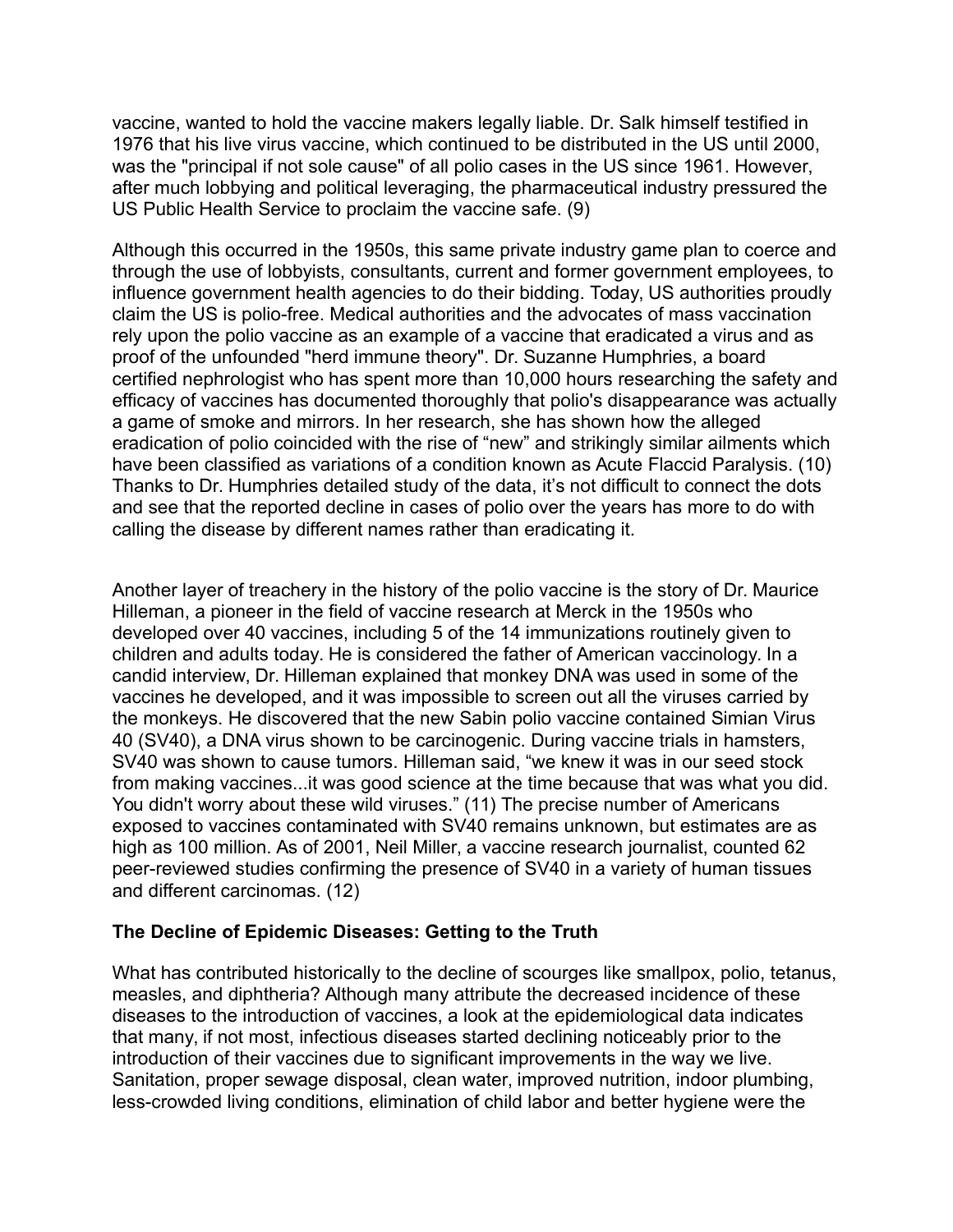real reasons that infectious rates waned. For example, polio declined in the US in the 1920s from 7,229 cases in 1921 to 3,826 cases in 1951. By the time the vaccine became widespread in 1961, the number of cases was already down to 1,076. (13)

There is no scientifically sound evidence that mass inoculation can be credited with eliminating any infectious disease. Furthermore, if vaccination is responsible for the disappearance of these diseases in the US, why did they simultaneously disappear in Europe prior to mass vaccinations?

The following graphs show that large drops in disease death rates occurred long before vaccines were introduced. From 1900 to 1963, when the measles vaccine was introduced, death rates from measles had declined from 13.3 per 100,000 to 0.2 per 100,000 – a 98% decrease. From 1900 to 1949, death rates from whooping cough declined from 12.2 per 100,000 to 0.5 per 100,000 – a 96% decrease. From 1900 to 1949, death rates from diphtheria declined from 40.3 per 100,000 to 0.4 per 100,000 – a 99% decrease. These graphs demonstrate clear and major changes in the severity of diseases well before any vaccines were introduced. (14)



Figure 1. Death rates from Measles

Figure 2. Death rates from Diphtheria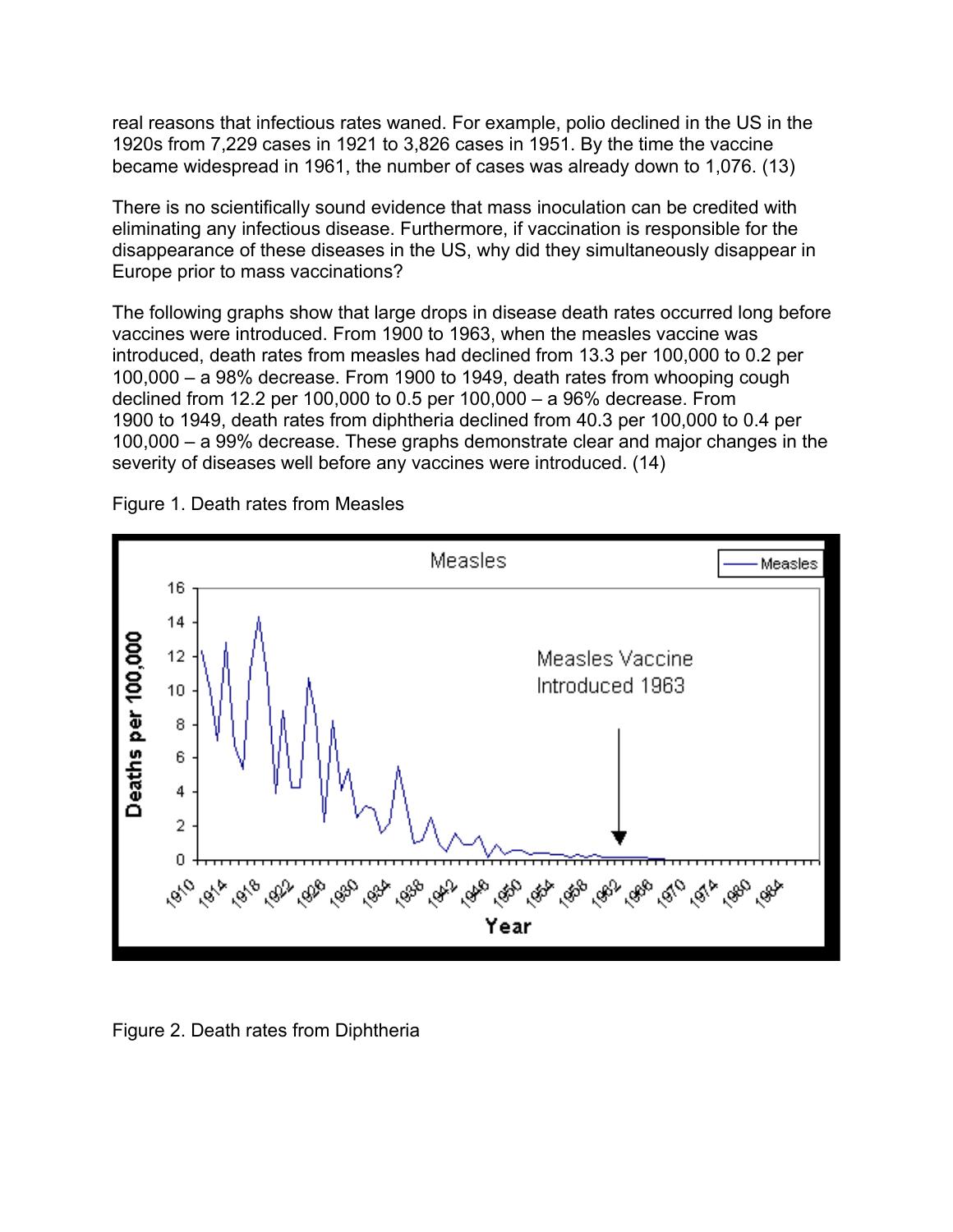

Figure 3. Death rates from Pertussis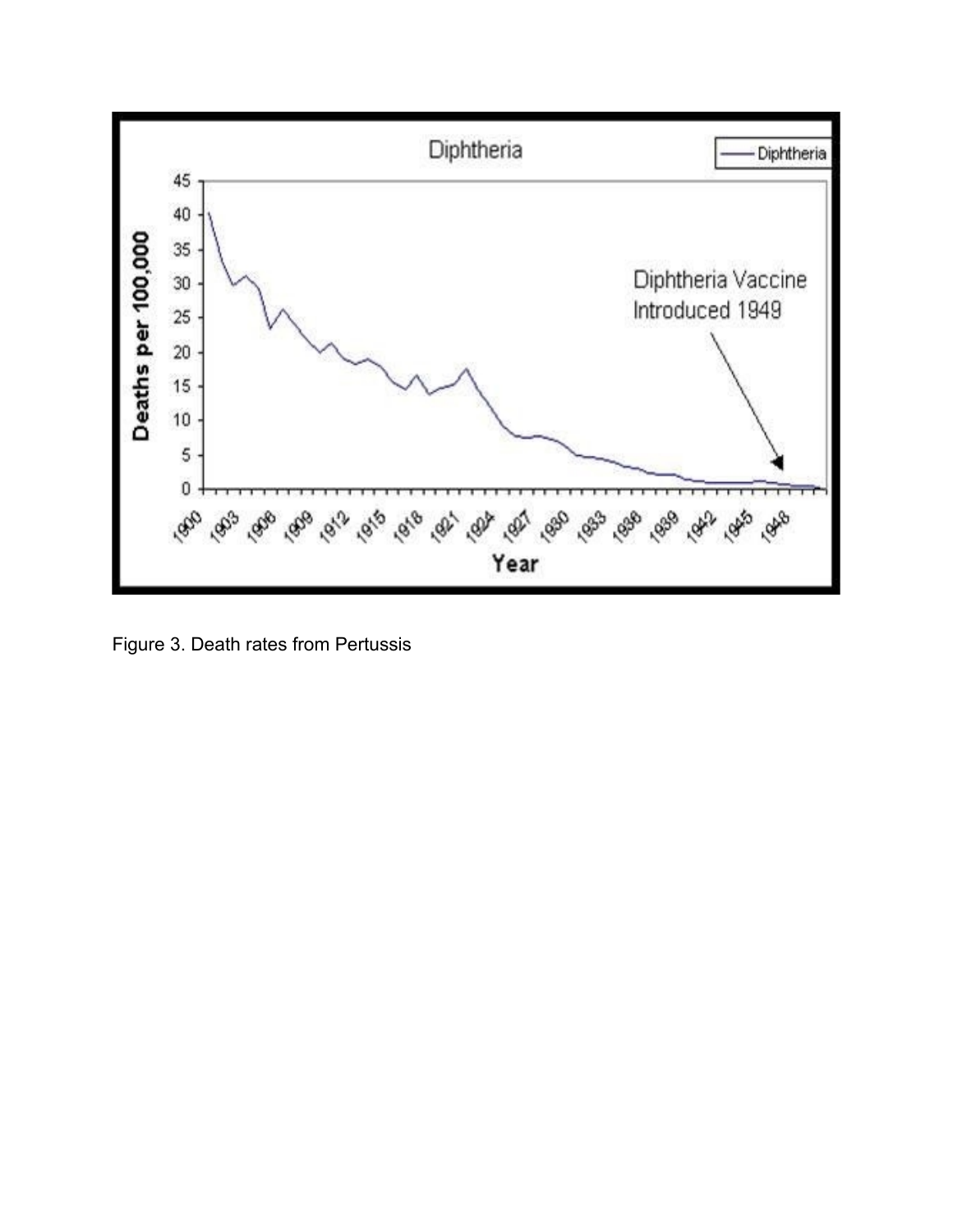

The data suggest that public health interventions, such measures as improved hygiene, infected being being isolated are more effective and less expensive interventions to contain epidemics of respiratory viruses, with estimates of effect ranging from 55% to 91%. (15)

Although strong evidence supports good hygiene as a central factor of disease prevention, the press rarely recommends measures people can adopt to best protect themselves against viral or bacterial disease, aside from vaccination.

#### **Deconstructing the Science of Antibodies**

The manufacturing methodology in vaccine development involves taking a disease agent and rendering it gradually weaker so that the body's own immune response is triggered and antibodies are generated (referred to as humoral immunity). However, the body's immune system is far greater than that targeted by a vaccine. In addition to humoral immunity, there is also cell-mediated immunity. Cell-mediated immunity activates macrophages, natural killer cells, antigen-specific cytotoxic T-lymphocytes, and the release of various cytokines in response to a viral antigen.

Current vaccine science lacks a way to stimulate the entire immune response instead of just a portion of it. Normal exposure to disease-causing agents always begins in the nasal, ear, throat, and respiratory passages--less so through injection. Once primary immunity has been established by infection, the antibody response follows. This allows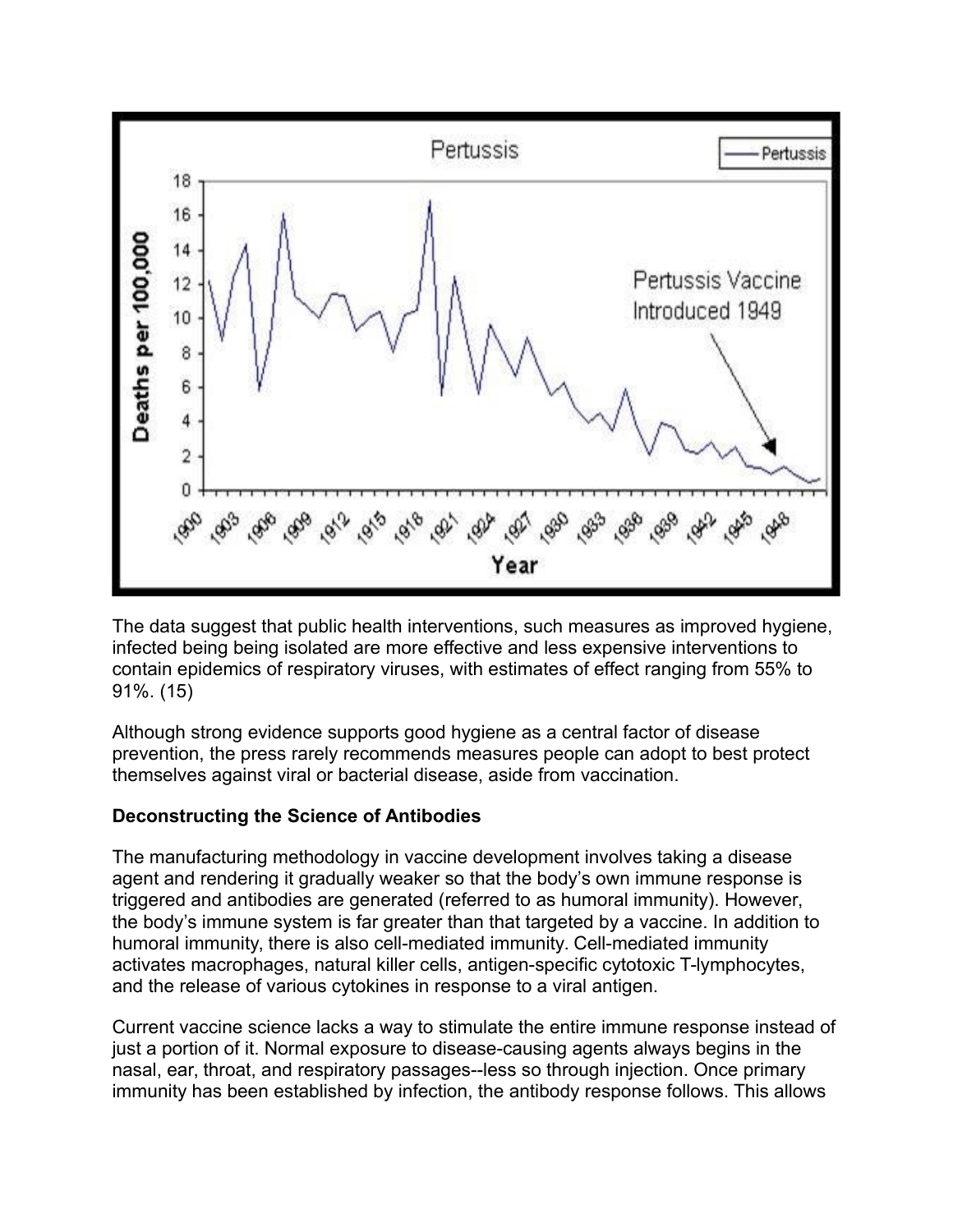the immune system to grow stronger and to bestow natural and permanent immunity to an ever-increasing number of pathogens. Vaccines injected into the body bypass cellmediated immunity and overstimulate humoral immunity. This confuses normal immune response maturation and skews the functioning of the immune system. Humoral immunity becomes dominant and the crucial cell-mediated immunity is suppressed: the result can be autoimmune disease and frequent infections.

According to RM Zinkernagel at the University Hospital of Zurich Institute of Experimental Immunology: "We have not succeeded in generating truly protective vaccines against persisting infections because we cannot imitate 'infection immunity' that is long-lasting, generating protective T- and B-cell stimulation against variable infections without causing disease by either immunopathology or tolerance." (16)

The weak correlation between antibody count and immunity is not a new discovery. Walene James, author of Immunizations: The Reality Beyond the Myth, explains that increased antibody production may not be the most important aspect of the immune process:

Vaccines isolate antibody function, and allow it to substitute for the entire immune response. Scientific evidence questioning the role of antibodies in disease protection can be found in research performed by Dr. Alec Burton, published in a study by the British Medical Council in May 1950. The study investigates the relationship between the incidence of diphtheria and the presence of antibodies. Since diphtheria was epidemic at, or just prior to, the time of the study, the researchers had a large number of cases to investigate. The purpose of the research was to determine the existence or nonexistence of antibodies in people who developed diphtheria and in those who did not. It looked at patients and people who were in close proximity to patients, such as physicians, nurses in hospitals, family, and friends. The conclusion was that there was no relation whatsoever between antibody count and incidence of disease. The researchers found people who were highly resistant with extremely low antibody counts, and people who developed the disease who had high antibody counts. Dr. Burton also discovered that children born with a-gamma globulinemia (an inability to produce antibodies) develop and recover from measles and other infectious or contagious disease almost as spontaneously as other children. (17)

One of the foremost issues surrounding vaccine-induced immunity is that infants are biologically incapable of producing antibodies, other than immature IgM antibodies, until 6-12 months of age. The antibodies the infant acquires, such as immunoglobulins, are passed down from mother to child through breastmilk. Nevertheless, the current CDC schedule calls for more than a dozen injections during the first six months of life. If the immunological function of a fully grown adult is disrupted so significantly by vaccines, what sort of harm can we expect these same vaccines to inflict upon the delicate physiology of an infant?

Next we will examine some of the most compelling examples of vaccine failure among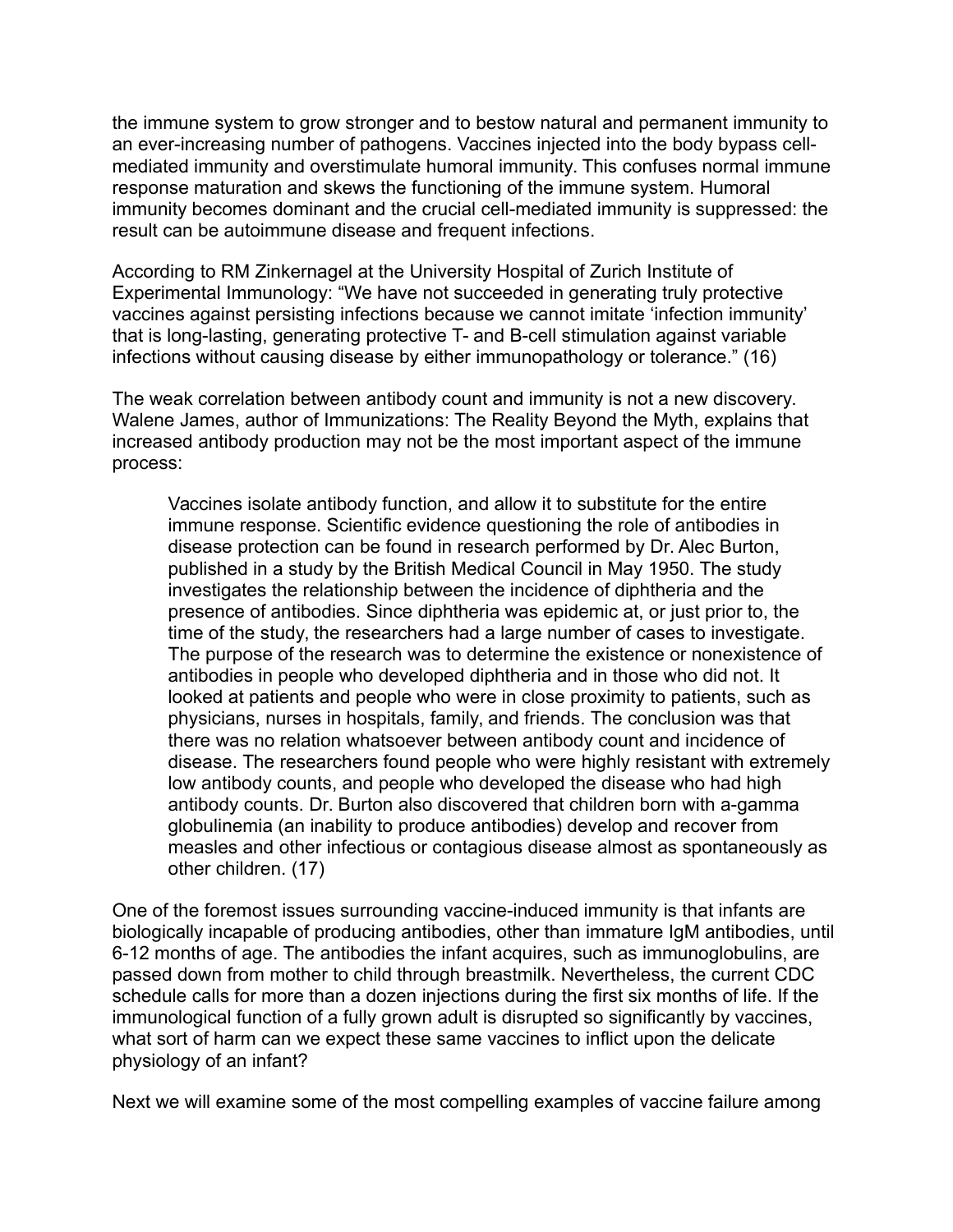the most widely-used vaccines in America today.

#### **Influenza**

The Cochrane Collaboration, the foremost group of unbiased researchers in the world, has done a series of meta-analyses on the effectiveness of the influenza vaccine with similar results. In 2014 they found that vaccinating adults against influenza did not affect the number of people hospitalized nor decrease lost work. (18) Cochrane researchers stated that their results might be overly optimistic due to the fact that 24 out of 90 studies were funded by the vaccine manufacturers, which tend to produce results favorable to their product. (19)

According to Dr. Tom Jefferson of the Cochrane Collaboration, it makes little sense to keep vaccinating against seasonal influenza based on the evidence. (20) Jefferson has also endorsed more cost-effective and scientifically-proven means of minimizing the transmission of flu, including regular hand washing and wearing masks.

Dr. Jefferson's conclusions are backed by a 2013 piece written by Johns Hopkins University School of Medicine scientist Peter Doshi, PhD, published in the British Journal of Medicine. In his article Doshi questions the flu vaccine paradigm stating:

Closer examination of influenza vaccine policies shows that although proponents employ the rhetoric of science, the studies underlying the policy are often of low quality, and do not substantiate officials' claims. The vaccine might be less beneficial and less safe than has been claimed, and the threat of influenza appears overstated.(21)

The CDC currently recommends that elderly Americans receive a flu shot, stating that "[v]accination is especially important for people 65 years and older because they are at high risk for complications from flu." (22) Unfortunately, this serious warning flies in the face of a significant body of research showing that receiving the flu shot does not reduce mortality among seniors. (23) One particularly compelling 2005 study was carried out by scientists at the federal National Institutes of Health (NIH) and published in the Journal of the American Medical Association (JAMA). Not only did the study indicate that the flu vaccine did nothing to prevent deaths from influenza among seniors, but that flu mortality rates in fact increased as a greater percentage of seniors received the shot. (24)

After the release of the study, investigative journalist Sharyl Attkisson covered the findings in a CBS News segment. Attkisson revealed that she hoped to interview the study's lead author at NIH but was stonewalled by the agency. She eventually spoke to the only co-author of the study who was not affiliated with NIH, Dr. Tom Reichert, who stated that the research team revisited the data several times, but that no matter how they analyzed the "incendiary material", the conclusion was clear: flu shots don't improve mortality rates in the elderly population. (25)

Another important consideration in this discussion is that there are approximately 200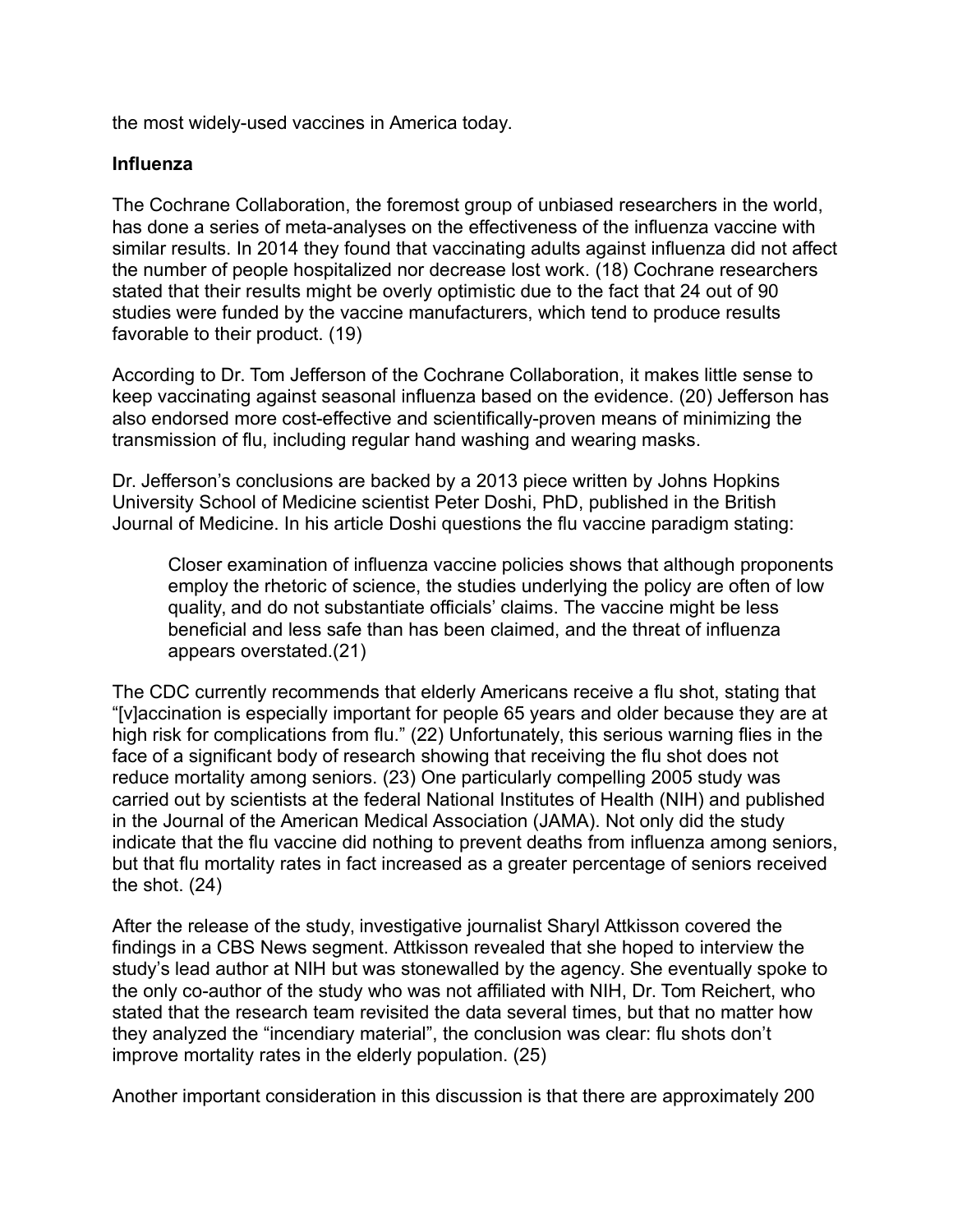distinct viruses that constitute influenza and influenza-like illnesses. These organisms don't magically appear during fall and winter – they are always with us. Nevertheless we are more susceptible to flu-like infections during the colder months when there are less daylight hours. Studies suggest that the origin of the so-called flu season may actually be the reduced amount of sunlight in the winter months, with the result that we become deprived of Vitamin D. (26,27)

# **Gardasil**

The history of the Gardasil vaccine illustrates clearly the concerning lack of oversight on the part of our federal health authorities when it comes to testing vaccines for efficacy. Before receiving FDA approval, the popular HPV vaccine Gardasil was tested on fewer than 1200 girls. (28) A major flaw in Merck's clinical trials was the number of girls enrolled in the trials who elected to take the prescribed three vaccine doses. Only 27% of all the girls tested were actually administered the complete three-vaccine series. (29) Another remarkable misstep in the trials was that no girls under age 15 participated, despite the fact that the vast majority girls given the vaccine today are under 15 years old. (30) Nevertheless, the vaccine was approved by the FDA in 2006. In 2014, approximately 60% of all American girls and 42% of American boys aged 13-17 received at least one HPV shot. (31)

The remarkably unscientific methodology employed during Garadsil's pre- and postlicensure trials was reviewed in a 2012 analysis by scientists at the University of British Columbia and published in the journal Current Pharmaceutical Design. The research team didn't mince words in their assessment of the trials:

We carried out a systematic review of HPV vaccine pre- and post-licensure trials to assess the evidence of their effectiveness and safety. We found that HPV vaccine clinical trials design, and data interpretation of both efficacy and safety outcomes, were largely inadequate.

Additionally, we note evidence of selective reporting of results from clinical trials (i.e., exclusion of vaccine efficacy figures related to study subgroups in which efficacy might be lower or even negative from peer-reviewed publications). Given this, the widespread optimism regarding HPV vaccines long-term benefits appears to rest on a number of unproven assumptions (or such which are at odds with factual evidence) and significant misinterpretation of available data. (32)

More doubts about the FDA approval of Gardasil have come from an unlikely source, Dr. Diane Harper, a consultant for Merck and a chief scientist overseeing the licensure trials to evaluate Gardasil's safety and efficacy. After receiving FDA approval, Dr. Harper publicly questioned Gardasil's efficacy and public health value. Among her concerns is that no data show that Gardasil remains effective after 5 years. A truly effective HPV vaccine, on the other hand, would need to be efficacious for 15 years in order to prevent cervical cancer. In addition, she estimated that every American 11 year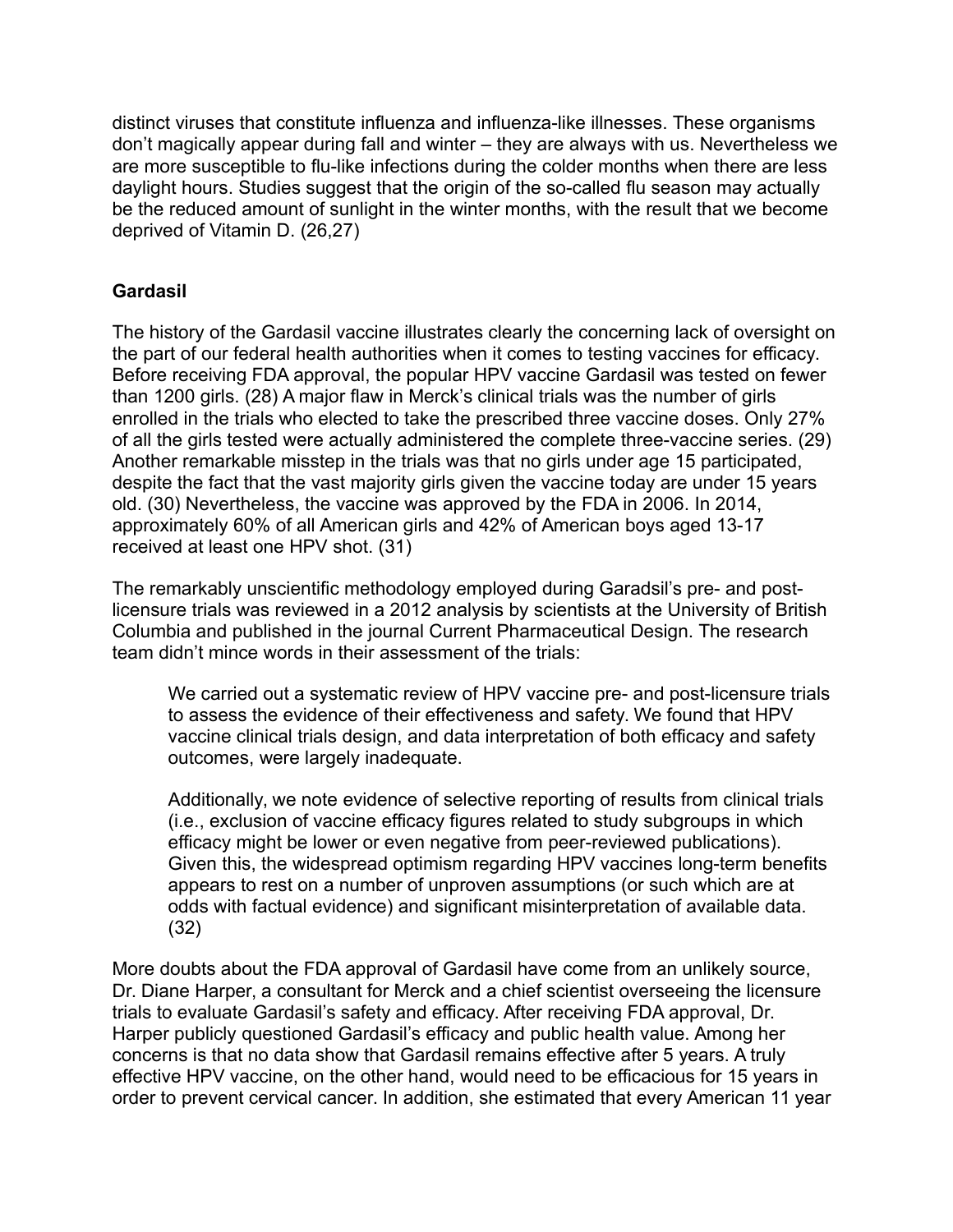old girl would have to be vaccinated for the next 60 years in order to have any measurable effect on rates of cervical cancer.(33,34)

Gardasil's efficacy in protecting against HPV infection has also been criticized due to the fact that it originally only targeted four of the more than one hundred HPV strains in circulation. In 2014, the FDA approved Gardasil 9, which supposedly protects against nine strains. Scientists from the University of Texas presented research at the 2015 meeting of the American Association for Cancer Research revealing that vaccinated women were significantly at a higher risk to become infected with strains HPV not contained in the vaccine when compared to unvaccinated women. (35) This disturbing revelation is just the most recent piece of evidence demonstrating Gardasil's dubious effectiveness and potentially hazardous impact on human biochemistry.

Another study published in the Journal of the American Medical Association (JAMA) in 2007 demonstrates the ineffective nature of Gardasil in women with HPV. The authors concluded that Gardasil offers no benefit to women recovering from HPV during a 12 month period.(36) The research team stated that they "see no reason to believe that there is therapeutic benefit of the vaccine elsewhere because the biological effect of vaccination among already infected women is not expected to vary by population." (37)

Given the high rate of recovery for people with HPV infections, the widespread use of the vaccine is highly suspect. Even the National Cancer Institute has stated that "[m]ost high-risk HPV infections occur without any symptoms, go away within 1 to 2 years, and do not cause cancer." (38) In fact, 90% of all cases of HPV disappear within 2 years. Cervical cancer is highly curable when detected early.

It's important to note that advances in medicine and the regular use of pap smears have helped decrease the incidence of cervical cancer in the United States by over 50% since the 1970s. (39) Examining health data from Finland and the UK , Dr. Harper and her colleagues concluded that HPV vaccinations give a false sense of security to many young women and girls who in turn opt out of regular pap smear tests. According to Dr. Harper, this trend has resulted in exponential increases in recent HPV rates. (40)

Even more alarming, Gardasil has gained notoriety as one of the most dangerous vaccines for it serious life-threatening adverse effects. As of October 2015, the federal program known as Vaccine Adverse Event Reporting System (VAERS) has received over 41,000 cases of adverse reactions from the HPV vaccine, including 234 deaths. (41)

#### **Whooping Cough (Pertussis)**

The vaccine for pertussis, better known a whooping cough, is packaged together with Diptheria, and Tetanus (DtaP) and given according to a robust vaccine schedule of 5 injections by age six. It is the most administered vaccine in the childhood vaccination schedule: at 2 months, 4 months, 6 months, 15-18 months, and 4-6 years. (42)

Despite regular administration of booster shots, scientific evidence now suggests the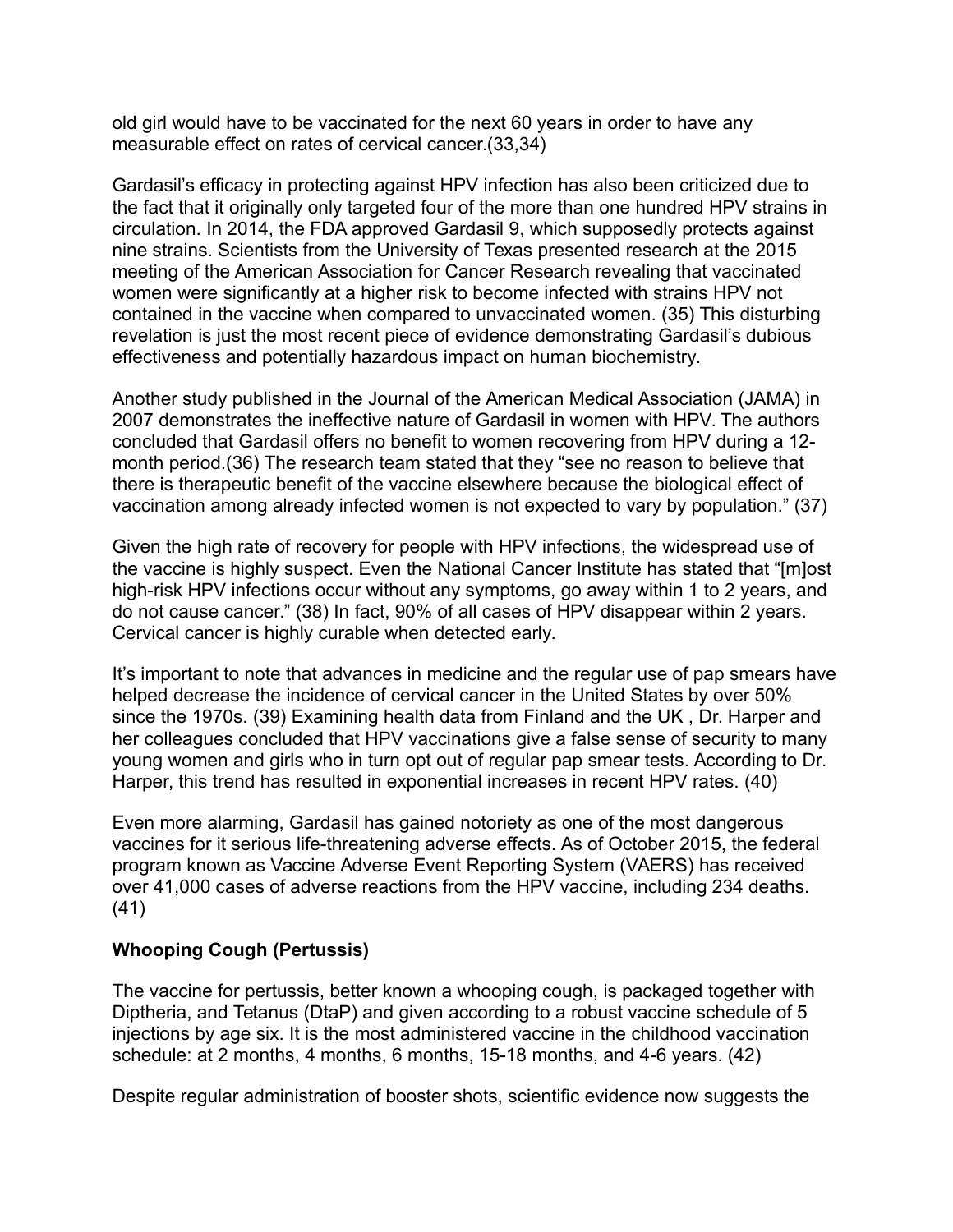vaccine does not effectively confer immunity against pertussis. As one recent study published in Clinical Infectious Diseases put it, "pertussis is currently the least wellcontrolled vaccine-preventable disease despite excellent vaccination coverage and 6 vaccine doses recommended between 2 months of age and adolescence." (43)

The ineffective nature of the pertussis vaccine was brought into sharp focus in 2010 when California witnessed a dramatic rise in whooping cough cases, over 9,100 people cases, many of them children. A study assessing the vaccine's efficacy discovered that an extraordinarily high 80% of all children who contracted the illness were fully vaccinated. (44)

One explanation for the pertussis vaccines remarkable lack of efficacy can be found in a 2010 study undertaken at Penn State's Center for Infectious Disease Dynamics. The team found that the whooping cough vaccine promotes the colonization of Bordetella parapertussis, pertussis' causal bacterial agent. Based on their findings, the researchers posited that the whooping cough vaccine itself may be contributing to the marked resurgence of whooping cough cases compared to the previous decade. (45)

Further evidence casting doubt on the whooping cough vaccine's usefulness was presented at a 2013 meeting of the CDC's Board of Scientific Counselors, Office of Infectious Diseases. During the meeting, CDC officials pointed out that the widespread use of the DtaP vaccine has given rise to more virulent pertussis strains. What is novel about these new emerging strains is that they lack pertactin (PRN), the antigen current pertussis vaccines target. The meeting's participants noted that "vaccinated patients had significantly higher odds than unvaccinated patients of being infected with PRNdeficient strains."(46) Another recent study surveyed the incidence of whooping cough in eight states. The survey found that fully vaccinated children were two to four times more likely to contract an PRN-deficient strain than the unvaccinated population. (47)

Another reason for the pertussis vaccine's failure to control communal infection is because vaccinated children may become asymptomatic carriers of the pathogen. There is strong evidence that vaccinated populations may be infected with the whooping cough but not present symptoms. (48) The serious downside to this is that asymptomatic carriers can transmit the disease to unvaccinated individuals, especially infants who run the highest risk of suffering complications from pertussis. It also lends credence to new research implicating vaccinated older siblings, not parents, as the

primary source of infection for whooping cough among infants. This research runs counter to the entire notion of herd immunity, which states that older populations must be immunized in order to protect infants who are not old enough to receive the vaccine. (49)

#### **Measles**

The efficacy of the measles vaccine has also come under serious scrutiny in recent years. In, 2014 Dr. Gregory Poland, Editor in Chief of the journal Vaccine and founder of the Mayo Clinic's Vaccine Research Group, published an alarming statement that the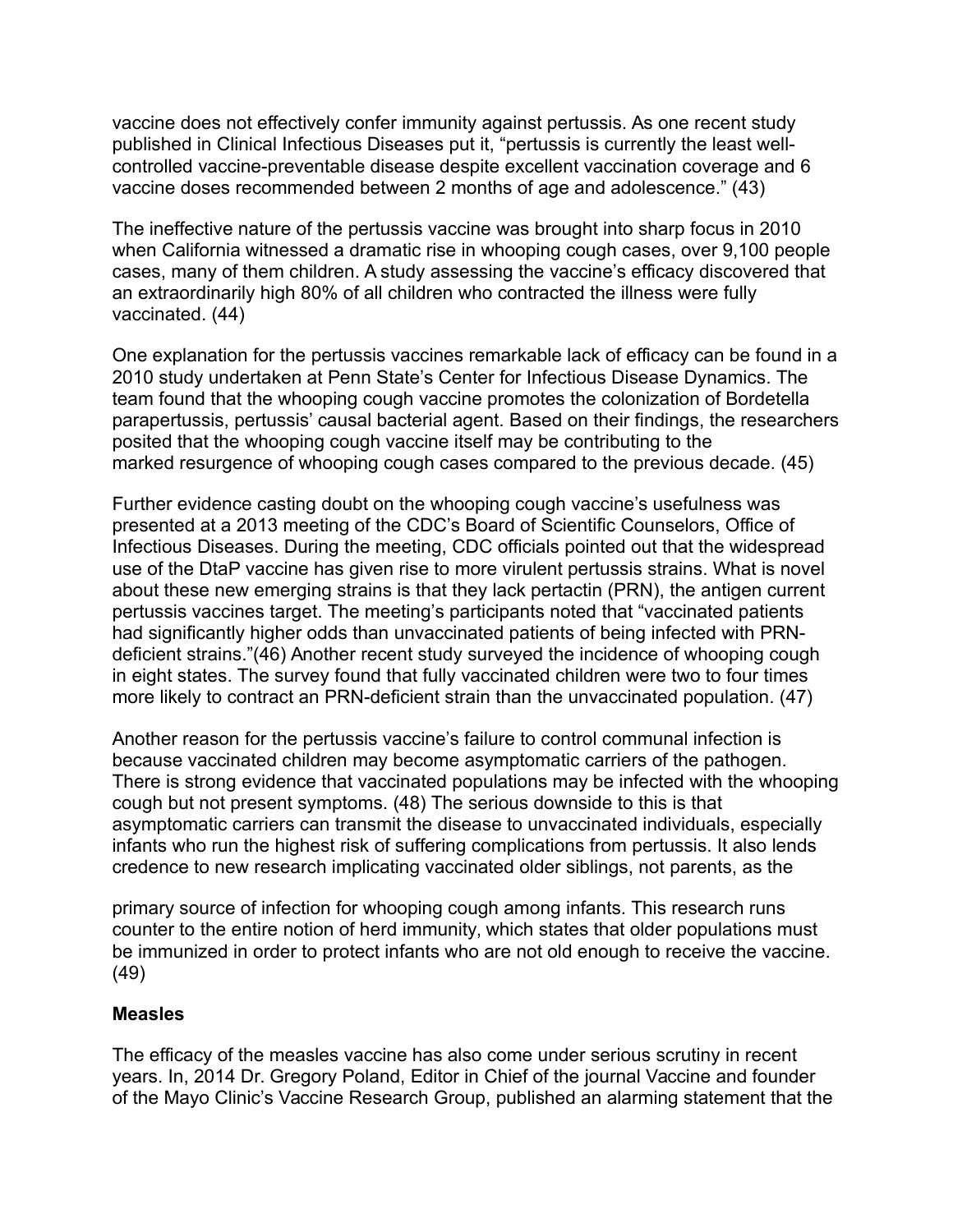measles vaccine has a poor efficacy record. Despite the high 95% measles vaccination compliance among children entering kindergarten, and the CDC's propaganda that the MMR vaccine has defeated the virus, measles outbreaks continue to increase. During the first half of 2014, there were 16 large measles outbreaks in the US. Dr. Poland does not believe this is due to unvaccinated individuals, but because of the vaccine's failure to confer immunity. (50)

During the first six months of 2011, there were 118 cases of measles reported to the CDC from 23 states and New York City. There were no fatalities. Among the 118 cases, 105 were both "import-associated" and unvaccinated. Of the 87 U.S. residents who came down with measles, 74 were unvaccinated: 39 under age 20, and 35 age 20 and older. (51)

The CDC focused heavily on the unvaccinated measles victims while giving no time to the analysis of those vaccinated individuals who also became ill. In fact, 13 of the group (17.5%) had received the MMR vaccine but got measles anyway. While the CDC uses these incidents of disease outbreak to stress the need for vigilant adherence to the vaccine schedule, the real take home message here is that 17.5% of a group of vaccinated individuals got sick despite the vaccine. One thing, however, is certain: all of the unvaccinated people who came down with measles now have a lifelong immunity against measles. For those who became infected despite having been vaccinated, we just don't know. Could the vaccine prevent these people from developing the normal lifetime immunity? No research has been undertaken to prove this point.

Likewise, a 1985 measles outbreak in a Texas community found that the 14 students out of 1806 who contracted measles were all vaccinated – no exceptions, and no reports of exposure from a foreign endemic area for any of the students.(52) Chicken pox (Varicella)

The Chicken Pox vaccine is yet another example of a failed vaccine. The present vaccine was licensed in 1995. Following its release, an estimated 25 percent of children were still spreading the varicella virus or getting ill themselves. Anne Gershon, a chicken pox expert and director of pediatric infectious disease at Columbia University Medical Center, says, "We really need boosters of vaccines much more than we thought we ever would." (53)

This begs the question: how many boosters would be enough? Our vaccines do not confer lifelong immunity. Therefore to compensate for vaccines' limitation and steady decline in providing immunity, more and more boosters are required. Consequently, in 2006, the CDC recommended that a second chicken pox shot be added to the childhood vaccination schedule. Gershon says it "looks like" a second shot will keep children from getting sick. (54)

Research into the efficacy of the varicella inoculation, however, has increased skepticism about the vaccine. In 2005, South Korea mandated the chickenpox vaccine to all children under 15 months. Regardless of the country's 97% compliance—well, above herd immunity's claims to eradicate infectious disease—chickenpox infections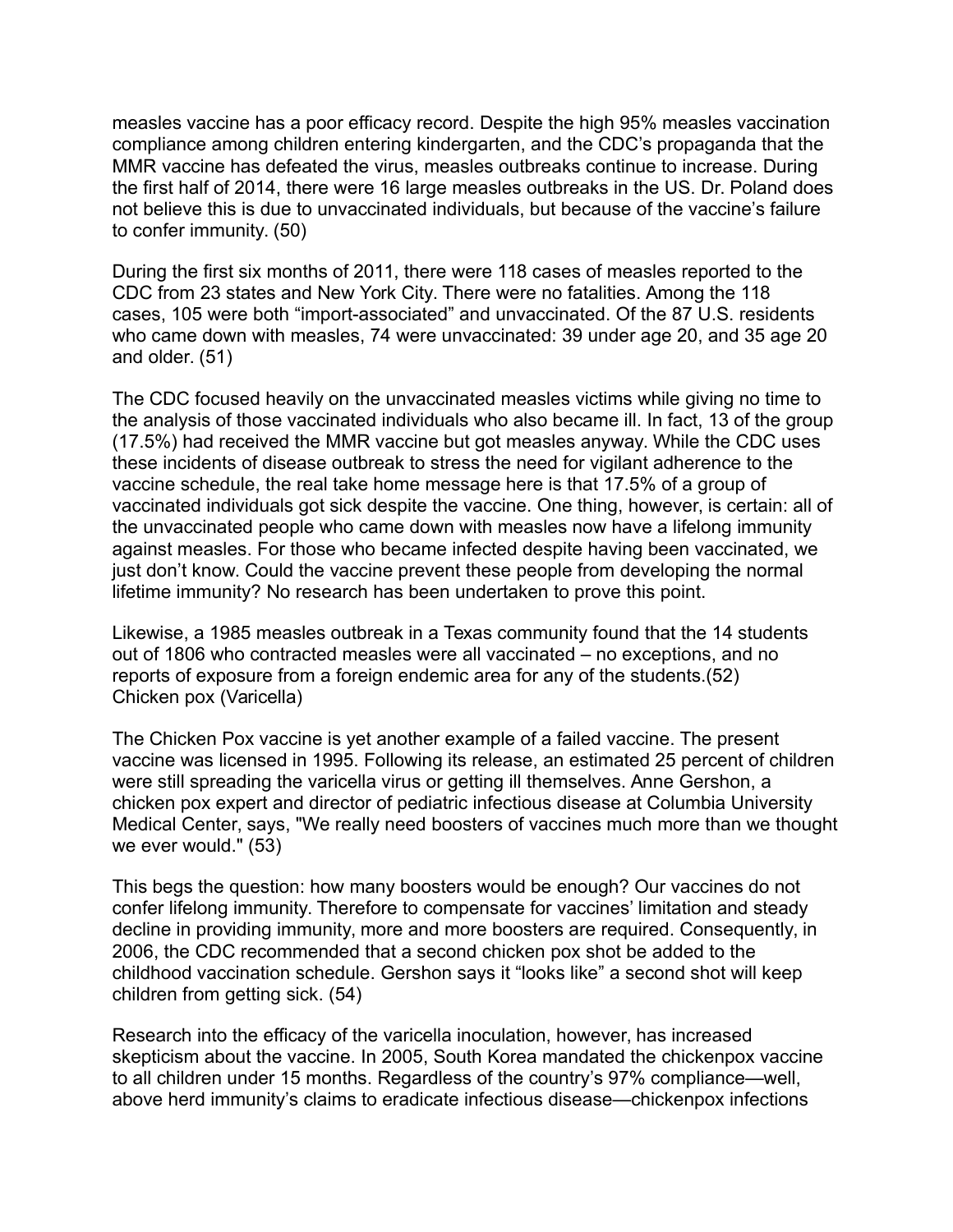have not declined. Rather, between 2006 and 2011, there has been a three-fold increase in chickenpox cases. (55) American research has also yielded proof of a significantly higher rate of vaccine failure despite its widespread administration. (56)

### **Mumps**

Mumps infections is another virus frequently found in vaccinated populations. In 2006 the US experienced the largest nationwide mumps epidemic in 20 years, primarily infecting students on college campuses. Authorities have attempted to blame these outbreaks on crowded dormitory conditions, instead of considering the obvious: the vaccine simply isn't effective for very long.

In 2009-2010 New York and New Jersey witnessed over 1500 mumps cases among highly vaccinated groups: 88% of infected children had received at least one vaccine and 75% had received the recommended two doses. According to Dr. Jane Zucker, NYC Assistant Commissioner of Immunization, "We know that approximately one in every 20 people who are vaccinated may not develop antibodies." A Reuters reporter went even further, stating, "The mumps virus can mutate, so people who have had only one or even two doses of vaccine remain vulnerable." (57) How can a vaccine with such negligible immunity not only be recommended but required for school attendance?

### **Calling for Science-Based Vaccinology**

It is certainly reasonable and responsible to suggest that if a vaccine were proven to be safe and effective by a gold standard of science, it would be an important health service for every child and adult. However, at this moment no such assurance can be made based upon quality science. At the very least we should require unbiased, independent, double-blind, placebo-controlled studies of every vaccine, both individually and collectively with no input from vaccine manufacturers or their colleagues, associates or consultants. To ensure a healthier future, it is crucial that we stand up today and demand a new paradigm of vaccinology based on independent, science-based medicine.

1. Karimi, Fairth. "Harvard Mumps Outbreak Grows; Dozens Infected." CNN. April 27, 2016. Accessed July 12, 2016. http://www.cnn.com/2016/04/27/health/harvarduniversity-mumps-outbreak/index.html?sr=fbCNN042716harvard-university-mumpsoutbreak1200PMStoryLink.

#### 2. Ibid

3. "Study: Flu Vaccine Efficacy Can Wane over Single Season." CIDRAP. April 20, 2016. Accessed July 12, 2016. http://www.cidrap.umn.edu/newsperspective/2016/04/study-flu-vaccine-efficacy-can-wane-over-single-season.

4. Matthias, James, P. Scott Pritchard, Stacey W. Martin, Cristina Dusek, Erika Cathey, Rebecca D'Alessio, and Marjorie Kirsch. "Sustained Transmission of Pertussis in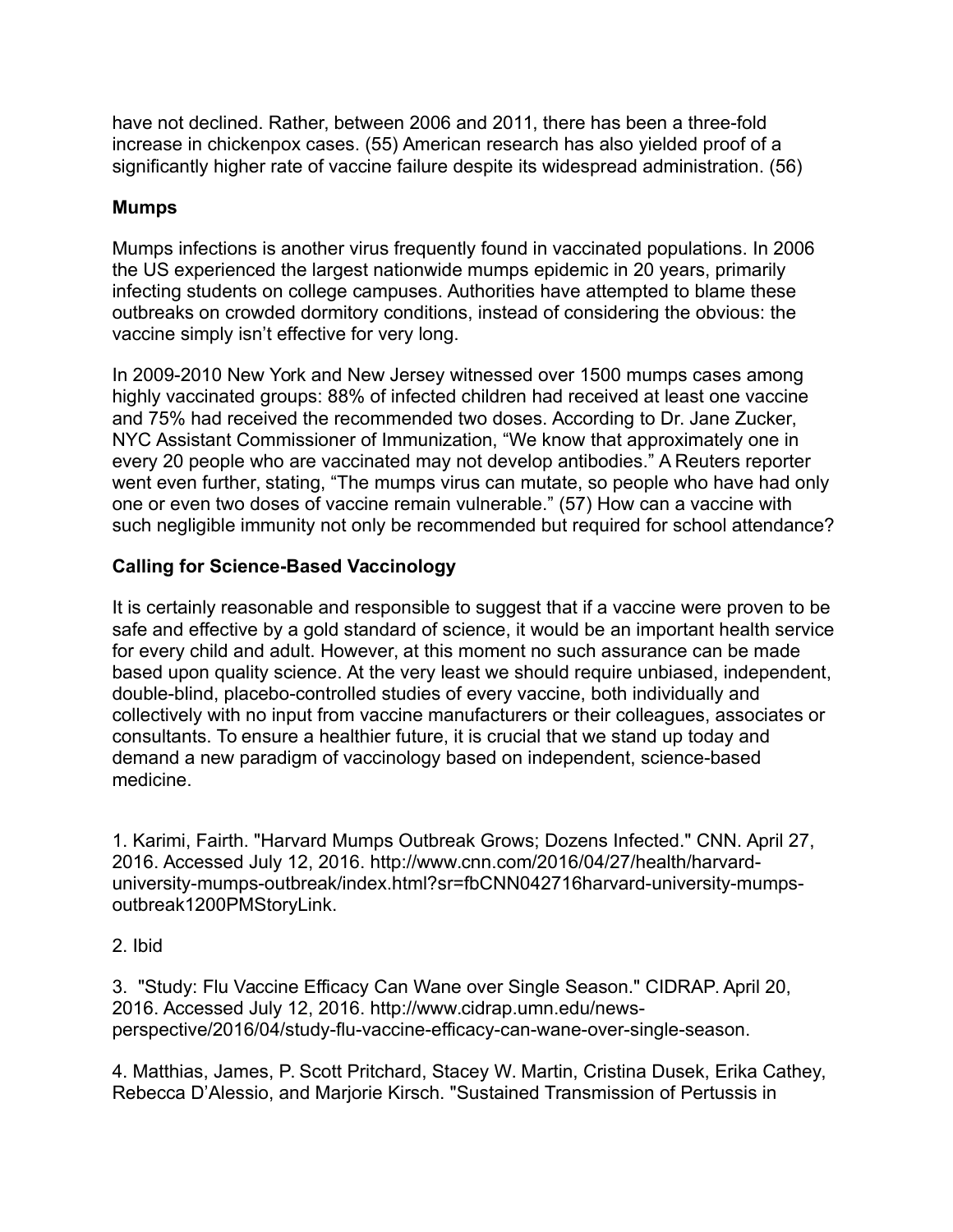Vaccinated, 1–5-Year-Old Children in a Preschool, Florida, USA." *Emerg. Infect. Dis. Emerging Infectious Diseases* 22, no. 2 (2016): 242-46. doi:10.3201/eid2202.150325.

5. U.S. Centers for Disease Control and Prevention, news release, June 21, 2016, Amercan Academy of Pediatrics, news release, June 21, 2016; *Associated Press*

6. Weinberg, Geoffrey A., and Peter G. Szilagyi. "Vaccine Epidemiology: Efficacy, Effectiveness, and the Translational Research Roadmap." The Journal of Infectious Diseases J INFECT DIS 201.11 (2010): 1607-610. Web.

7. Miller, N. "The polio vaccine: a critical assessment of its arcane history, efficacy, and long-term health-related consequences" Medical Veritas. Vol. 1 239-251, 2004

8. McBean E. The Poisoned Needle. Mokelumne Hill, California: Health Research,1957

9. Ibid

10. Humphries, S. "Smoke, Mirrors and the Disappearance of Polio," International Medical Council on Vaccination. November 17, 2011

11. "Vaccine Pioneer Doctor Admits Polio Vaccine Caused Cancer" http://healthimpactnews.com/2013/vaccinepioneer-doctor-admits-polio-vaccine-caused-cancer/

12. Miller, N. "The polio vaccine: a critical assessment of its arcane history, efficacy, and long-term health-

related consequences" Medical Veritas. Vol. 1 239-251, 2004

13. Alternatives Medicine Digest (AlternativesMedicine.com), "Vaccination is not Immunization,"

14. Vital Statistics of the United States 1987 Volume II – Mortality Part A, U.S. Department of Health and Human Services,

15. Jefferson T, Physical Interventions to Interrupt or Reduce the Spread of Respiratory Viruses: Systematic Review. British Medical Journal 2009 Sep 21; 339

16. Zinkernagel RM Protective 'immunity' by pre-existent neutralizing antibody titers and preactivated T-cells but not by so-called 'immunological memory'." Immunological Review 2006, Jun, 211;310-319

17. James W. Immunization: The Reality Behind the Myth. Massachusetts: Bergin & Gervey; 1988.

18. Jefferson T et al, Vaccines for Preventing Influenza in Healthy Adults, Cochrane Database of Systematic Reviews 2010, Issue 7. Art. No.: CD001269. DOI: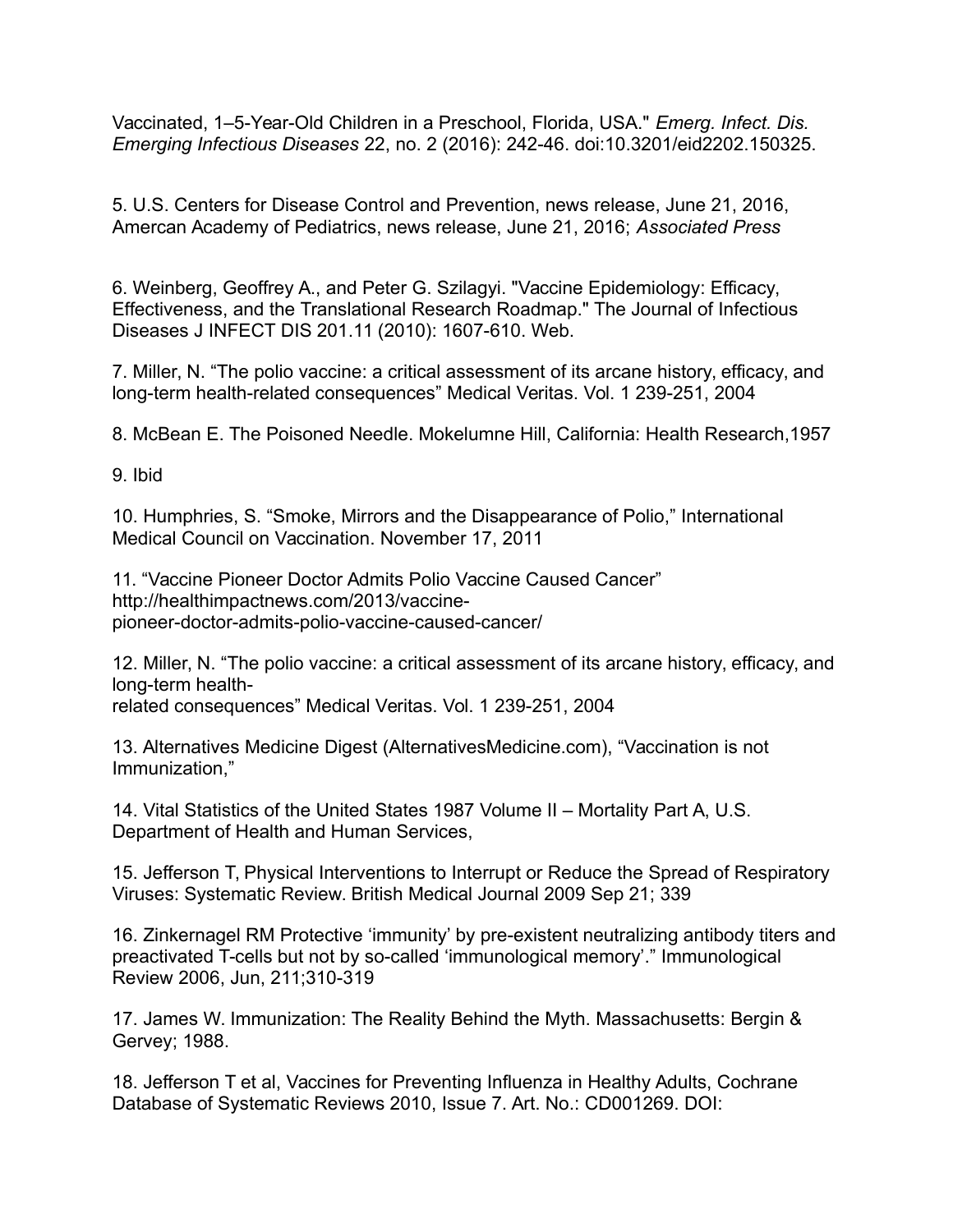10.1002/14651858.CD001269.pub4, June 3, 2010, http://summaries.cochrane.org/CD001269/vaccines-to-prevent-influenza-in-healthyadults, accessed December 4, 2011

19. Ibid

20. 'A Whole Industry Is Waiting For A Pandemic', Der Spiegel, http://www.spiegel.de/international/world/0,1518,637119-2,00.html, accessed December 4, 2011

21. Doshi, P. "Influenza: Marketing Vaccine by Marketing Disease." BMJ 346 (2013): F3037. Accessed November 30, 2015. doi:http://dx.doi.org/10.1136/bmj.f3037.

22. "What You Should Know and Do this Flu Season If You Are 65 Years and Older" http://www.cdc.gov/flu/about/disease/65over.htm

23. Simonsen, Lone, Reichert, Thomas, et al. . "Impact of Influenza Vaccination on Seasonal Mortality in the US Elderly Population." Arch Intern Med Archives of Internal Medicine 165, no. 3 (2005): 265. Accessed December 1, 2015. doi:10.1001/archinte.165.3.265.

24. Glezen, W P., and Lone Simonsen. "Commentary: Benefits of Influenza Vaccine in US Elderly--new Studies Raise Questions." International Journal of Epidemiology 35, no. 2 (2006): 352-53. Accessed December 1, 2015. doi:10.1093/ije/dyi293.

25. "Govt. Researchers: Flu Shots Not Effective in Elderly, After All" https://sharylattkisson.com/govtresearchers-flu-shots-not-effective-in-elderly-after-all/

26. Urashima, M., T. Segawa, M. Okazaki, M. Kurihara, Y. Wada, and H. Ida. "Randomized Trial of Vitamin D Supplementation to Prevent Seasonal Influenza A in Schoolchildren." American Journal of Clinical Nutrition, 2010, 1255-260. Accessed November 30, 2015. doi:doi: 10.3945/ajcn.2009.29094.

27. Essen, Marina Rode Von, Martin Kongsbak, Peter Schjerling, Klaus Olgaard, Niels Ødum, and Carsten Geisler. "Vitamin D Controls T Cell Antigen Receptor Signaling and Activation of Human T Cells." Nature Immunology Nat Immunol 11, no. 4 (2010): 344- 49. Accessed November 30, 2015. doi:10.1038/ni.1851.

28. . Lind, Peter. "U.S. Court Pays \$6 Million to Gardasil Victims." Washington Times. December 31, 2014. Accessed November 30, 2015. http://www.washingtontimes.com/news/2014/dec/31/us-court-pays-6-milliongardasil-victims/?page=all.

29. "Don't Give This to Your Daughter - Despite What Your Doctor Says ." Dr. Mercola.com .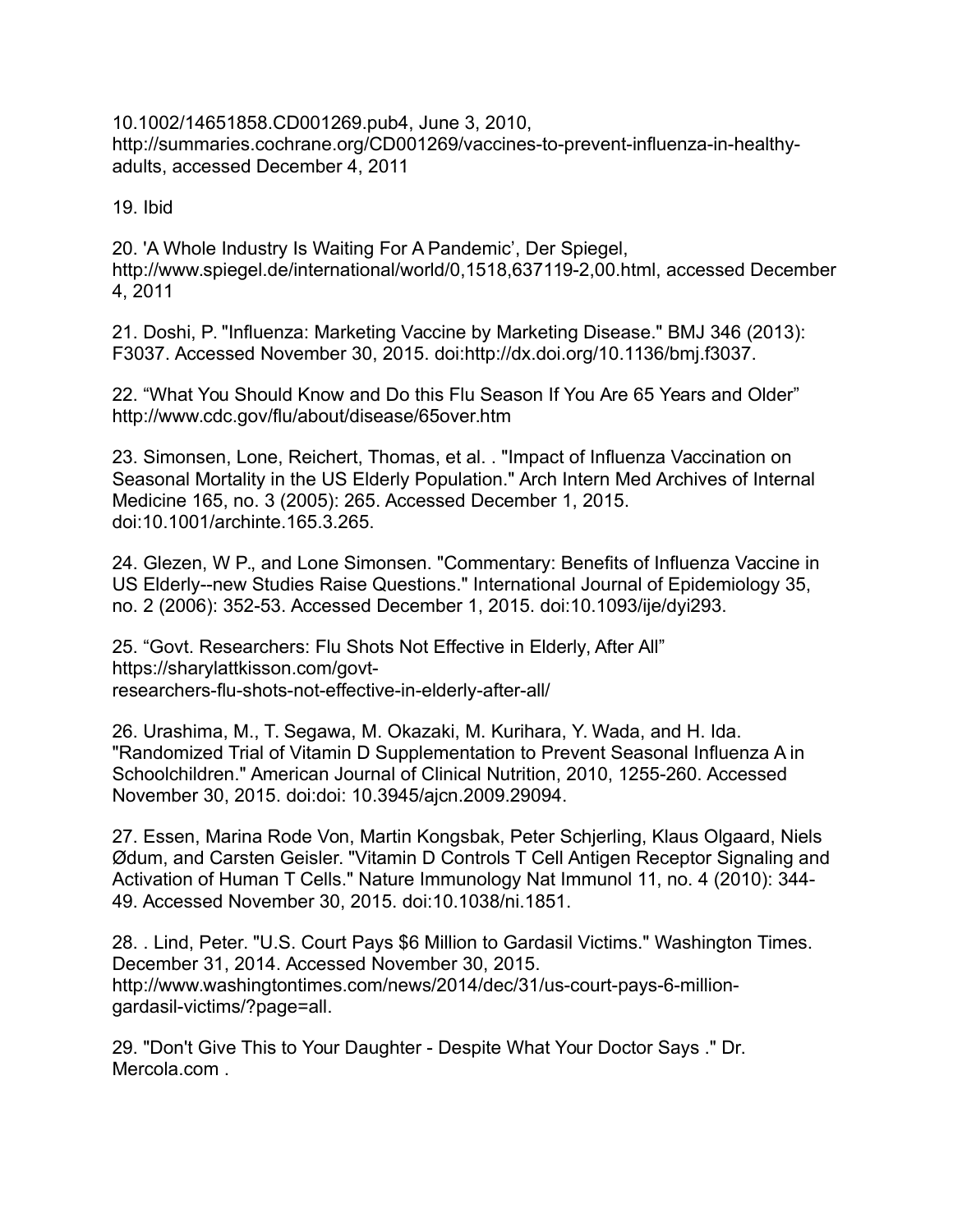http://articles.mercola.com/sites/articles/archive/2010/11/05/gardasil-vaccine-is-a-flopfor-good-reasons.aspx

(accessed September 16, 2011).

30. 9/15/11. The Gary Null Show. Progressive Radio Network. 15 Sept. 2011. Radio.

31. Teen Vaccination Coverage 2014 National Immunization Survey-Teen (NIS-Teen)http://www.cdc.gov/vaccines/who/teens/vaccination-coverage.html

32. Tomljenovic, Lucija, Jean Pierre Spinosa, and Christopher A. Shaw. "Human Papillomavirus (HPV) Vaccines as an Option for Preventing Cervical Malignancies: (How) Effective and Safe?" Current Pharmaceutical Design 19, no. 8 (2013): 1466-487. Accessed December 1, 2015.

33. Attkisson, Sharyl. "Gardasil Researcher Speaks Out - CBS News." Breaking News Headlines: Business, Entertainment & World News - CBS News. http://www.cbsnews.com/stories/2009/08/19/cbsnews\_investigates/main5253431.shtml (accessed September 16, 2011).

34. 9/15/11. The Gary Null Show. Progressive Radio Network. 15 Sept. 2011. Radio

35. "Presentation Abstract" http://www.abstractsonline.com/plan/ViewAbstract.aspx? mID=3682&sKey=7f019f73 accb-484e-becc-5ecc405f8ec5&cKey=e2313b32-d6ac-4443-ab2d-49c368ea3b89&mKey=19573a54-ae8f-4e00-9c23-bd6d62268424

36. Hildesheim, A., R. Herrero, S. Wacholder, A. C. Rodriguez, D. Solomon, M. C. Bratti, J. T. Schiller, P. Gonzalez, G. Dubin, C. Porras, S. E. Jimenez, and D. R. Lowy. "Effect Of Human Papillomavirus 16/18 L1 Viruslike Particle Vaccine Among Young Women With Preexisting Infection: A Randomized Trial." JAMA: The Journal of the American Medical Association 298, no. 7 (2007): 743-53.

# 37. Ibid

38.http://www.cancer.gov/about-cancer/causes-prevention/risk/infectious-agents/hpvfact-sheet

39. Park, Alice. "Pap Tests: Another Revision of Recommendations - TIME." Breaking News, Analysis, Politics, Blogs, News Photos, Video, Tech Reviews - TIME.com. http://www.time.com/time/health/article/0,8599,1942044,00.html (accessed September 16, 2011).

40. 9/15/11. The Gary Null Show. Progressive Radio Network. 15 Sept. 2011. Radio.

41. http://sanevax.org/

42. "Help Protect Babies from Whooping Cough" http://www.cdc.gov/features/pertussis/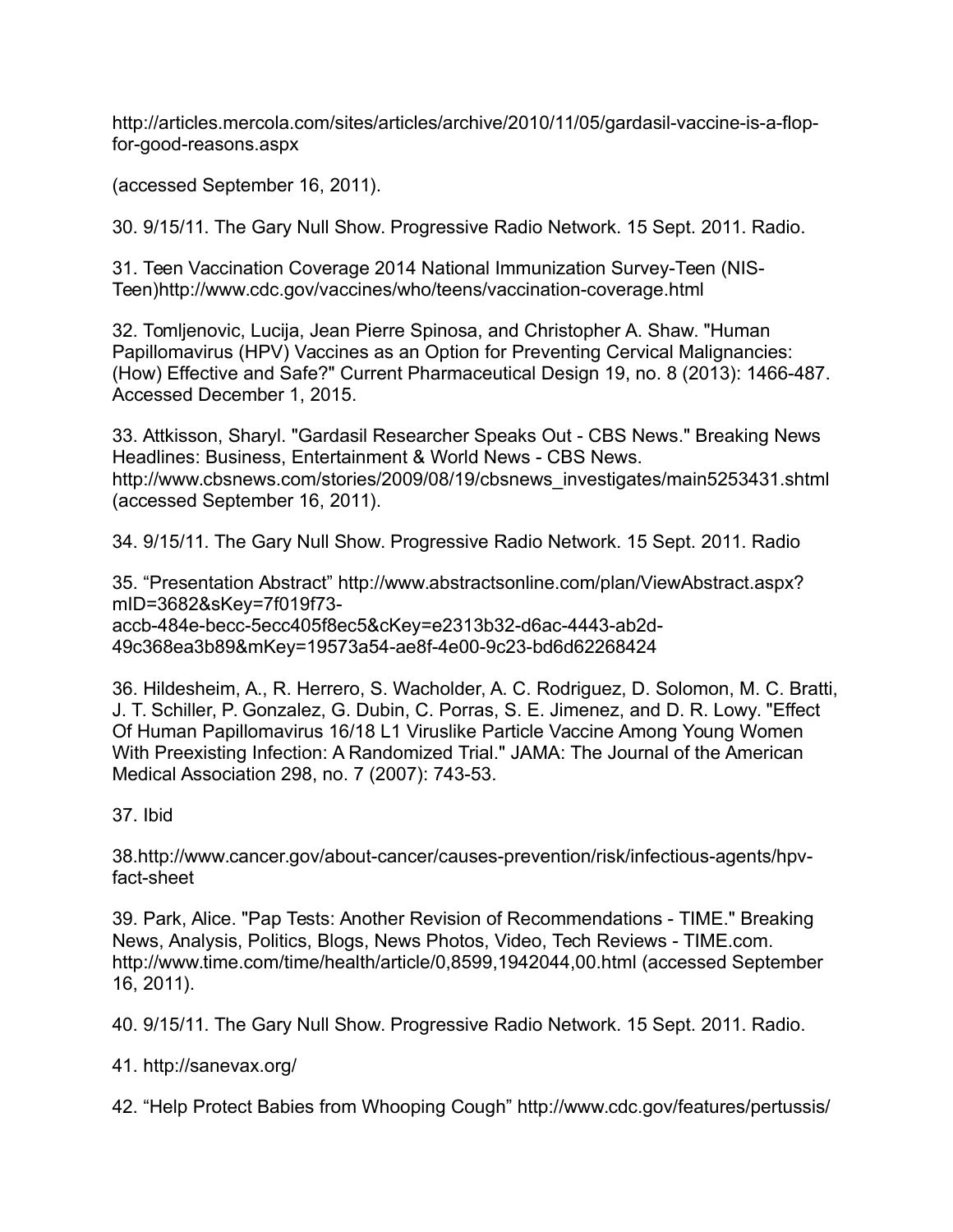43. Martin, S. W., L. Pawloski, M. Williams, K. Weening, C. Debolt, X. Qin, L. Reynolds, C. Kenyon, G. Giambrone, K. Kudish, L. Miller, D. Selvage, A. Lee, T. H. Skoff, H. Kamiya, P. K. Cassiday, M. L. Tondella, and T. A. Clark. "Pertactin-Negative Bordetella Pertussis Strains: Evidence for a Possible SelectiveAdvantage." Clinical Infectious Diseases 60, no. 2 (2014): 223-27. Accessed December 1, 2015. doi:10.1093/cid/ciu788.

44. Stobbe, Mike. "Study: Whooping Cough Vaccination Fades in 3 Years." Yahoo Finance. September 19, 2011. Accessed November 11, 2015. http://finance.yahoo.com/news/Study-Whooping-cough-apf-2422268709.html.

45. Long, G. H., A. T. Karanikas, E. T. Harvill, A. F. Read, and P. J. Hudson. "Acellular Pertussis Vaccination Facilitates Bordetella Parapertussis Infection in a Rodent Model of Bordetellosis." Proceedings of the Royal Society B: Biological Sciences 277, no. 1690 (2010): 2017-025. Accessed December 1, 2015. doi:10.1098/rspb.2010.0010.

46. "Meeting of the Board of Scientific Counselors, Office of Infectious Diseases Centers for Disease Control and Prevention" http://www.cdc.gov/maso/facm/pdfs/BSCOID/2013121112\_BSCOID\_Minutes.pdf

47. Martin, S. W., L. Pawloski, M. Williams, K. Weening, C. Debolt, X. Qin, L. Reynolds, C. Kenyon, G. Giambrone, K. Kudish, L. Miller, D. Selvage, A. Lee, T. H. Skoff, H. Kamiya, P. K. Cassiday, M. L. Tondella, and T. A. Clark. "Pertactin-Negative Bordetella Pertussis Strains: Evidence for a Possible Selective Advantage." Clinical Infectious Diseases 60, no. 2 (2014): 223-27. Accessed December 1, 2015. doi:10.1093/cid/ciu788.

48. Warfel, J. M., L. I. Zimmerman, and T. J. Merkel. "Acellular Pertussis Vaccines Protect against Disease but Fail to Prevent Infection and Transmission in a Nonhuman Primate Model." Proceedings of the National Academy of Sciences 111, no. 2 (2013): 787-92. Accessed December 1, 2015. doi:10.1073/pnas.1314688110.

49. Skoff, T. H., C. Kenyon, N. Cocoros, J. Liko, L. Miller, K. Kudish, J. Baumbach, S. Zansky, A. Faulkner, and

S. W. Martin. "Sources of Infant Pertussis Infection in the United States." Pediatrics 136, no. 4 (2015): 635-41. Accessed December 1, 2015. doi:http://dx.doi.org/10.1542/peds.2015-1120.

50. Haelle, Tara. "Measles Cases Are Spreading, despite High Vaccination Rates. What's Going On?" Washington Post, June 23, 2014.

51. CDC Morbidity and Mortality Weekly, "Measles – United States, January – May 20, 2011